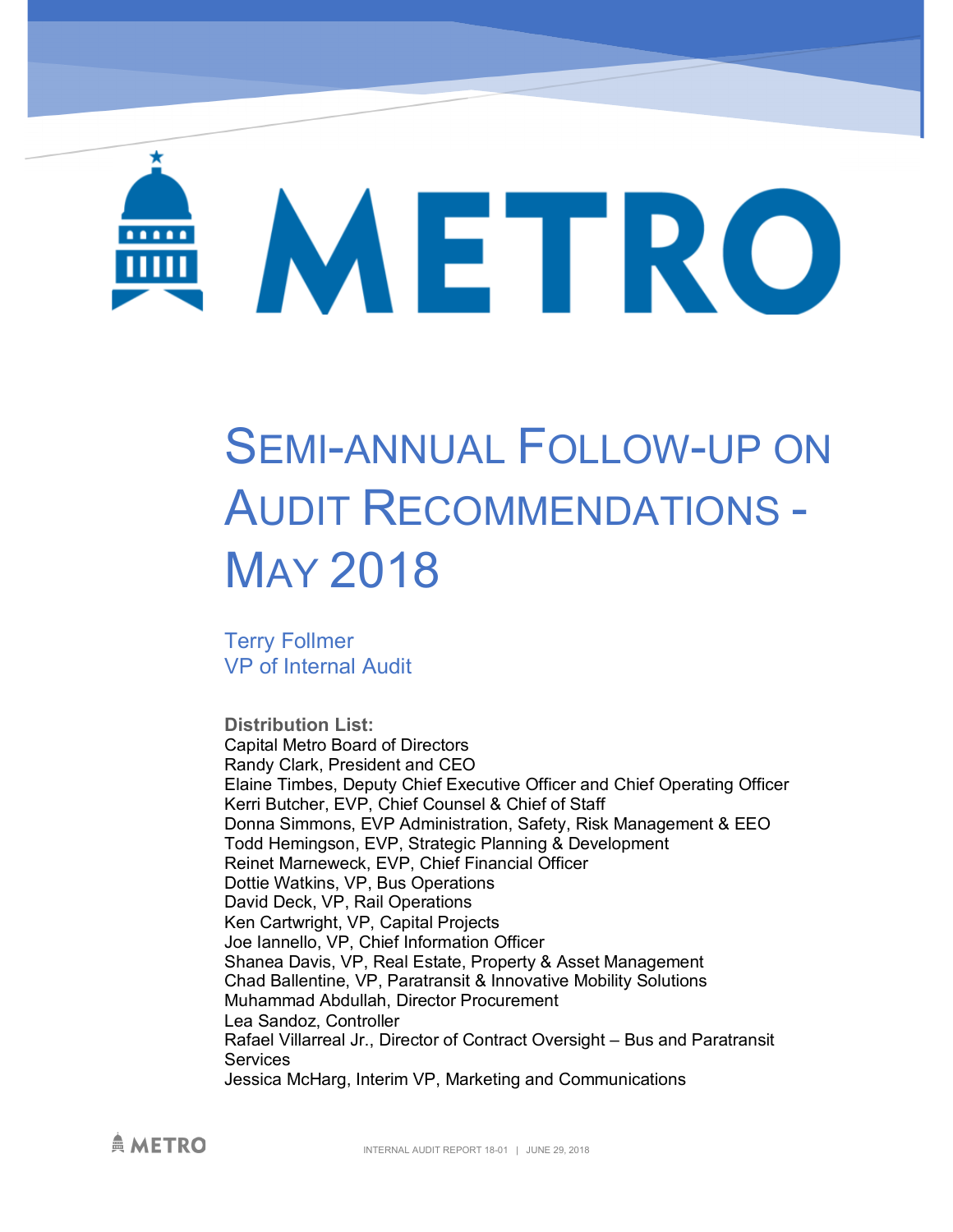# **Executive Summary**

As part of our annual Audit Plan approved by the Capital Metro Board, we conducted an audit of all open audit recommendations as of May 31, 2018. The audit objective and conclusion on the implementation of the corrective action plans follow.

# **Audit Objective & Scope**

The objective of the audit was to determine whether management has successfully implemented action plans in response to the recommendations provided in internal audit reports. In order to monitor the disposition of audit recommendations, the Internal Audit Department conducts two follow-up audits (semi-annual) per fiscal year (May and November). This report reflects the status as of May 31, 2018, for the outstanding corrective action plans (CAP's) resulting from internal audits projects.

# **Conclusion on Corrective Action Plans**

Overall, we determined that there are four audits reports with open recommendations, and management is in the process of implementing the four open recommendations. Table 1 listed below, provides a summary breakdown of management's progress towards implementing the open recommendations.

| Project#  | <b>Report Date</b> | <b>Project Name</b>          | Total # of Audit | Implemented as | In Process of | Rejected /                 | %     |
|-----------|--------------------|------------------------------|------------------|----------------|---------------|----------------------------|-------|
|           |                    |                              | Recommendations  | Recommended    | being         | Management has Implemented |       |
|           |                    |                              |                  |                | Implemented   | accepted the risk          |       |
| 16-06     | 5/11/2016          | <b>Investment Recovery</b>   |                  | 4              |               |                            | 80.0% |
|           |                    | Audit                        |                  |                |               |                            |       |
| 17-02     | 2/15/2017          | Accounts Payable Audit       |                  |                |               |                            | 50.0% |
| 17-05     | 6/14/2017          | <b>Professional Services</b> |                  |                |               |                            | 50.0% |
|           |                    | Audit                        |                  |                |               |                            |       |
| $17 - 13$ | 10/14/2017         | Utility Management Audit     |                  |                |               |                            | 50.0% |
|           |                    |                              |                  |                |               |                            |       |
|           |                    | <b>TOTAL</b>                 | 11               |                | Δ             | 0                          | 63.6% |
|           |                    |                              |                  |                |               |                            |       |

Table 1: Summary Status of Open Recommendations

In our opinion, management has made reasonable progress in implementing the recommendations and open corrective action plans. Additional details related to all open recommendations can be found in Appendix A.

This audit was conducted by the following staff members in the Capital Metro Internal Audit Department:

Jeannette Lepe, Internal Auditor II Terry Follmer, VP Internal Audit

We want to thank management for their support and good progress in implementing the open corrective action plans.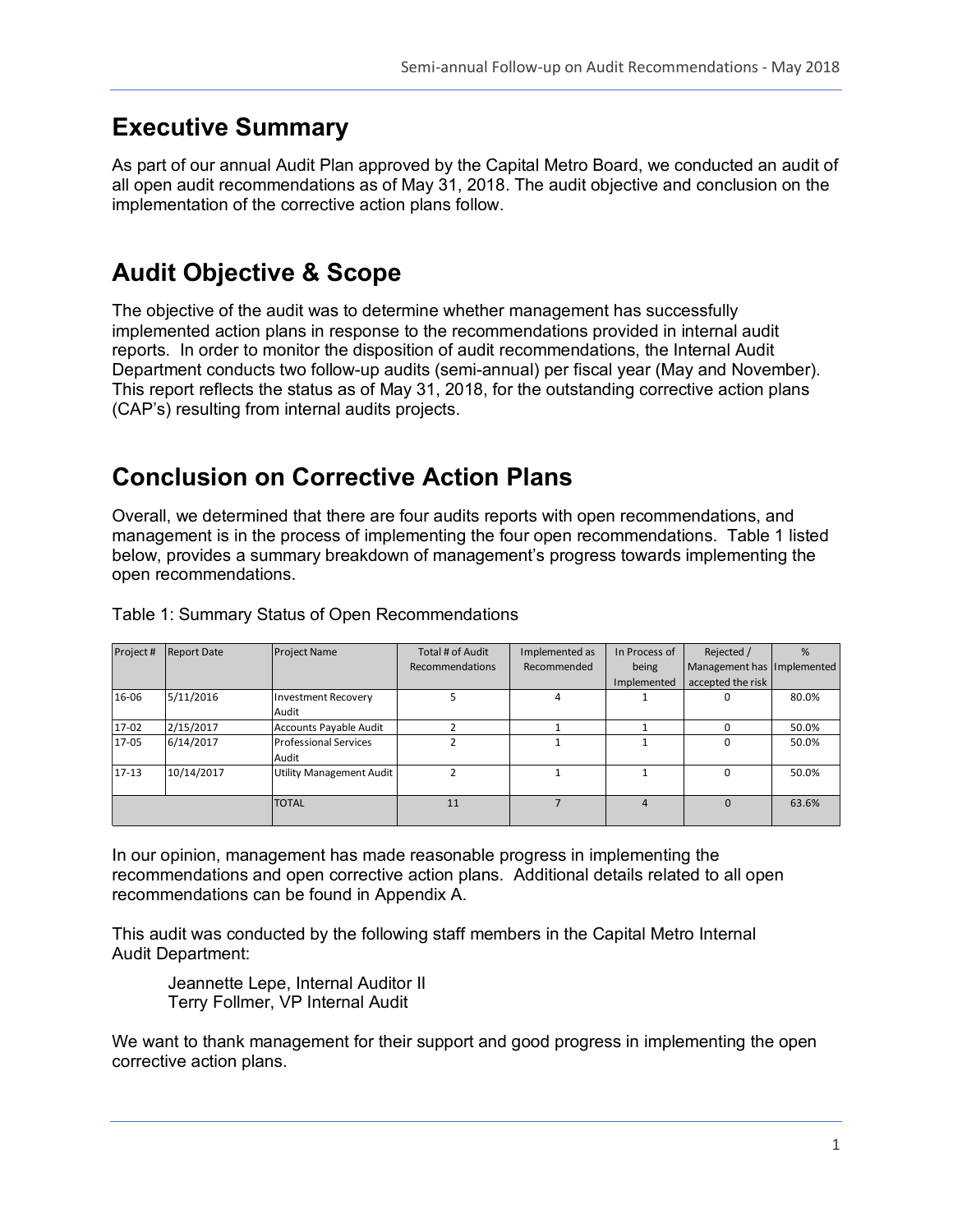### **APPENDIX A – DETAILS OF OPEN AUDIT RECOMMENTATIONS**

#### **Prior Recommendations and Audit Results**

As required by the Institute of Internal Auditors' International Professional Practices Framework, we have reviewed all open audit recommendations. Based on our review, we identified four open recommendations directly associated with four audit engagements. Listed below is the name of the audit project and report date, original recommendation and action plan from the audit report, 5/31/18 open action items, and revised target completion date and updated action plans if applicable.

#### **INVESTMENT RECOVERY AUDIT** (5/11/2016 Report Issued)

**RECOMMENDATION 1:** Consolidate and expand guidance on surplus property disposition.

**ACTION PLANS:** (Procurement Department – Danny Solano, Bryan Bargsley; Finance Department – Lea Sandoz)

1a. Consolidate and expand guidance on surplus property disposition. Develop a standalone policy and guidance on Surplus property. The Manager of IR and the IR Specialist will draft a policy to expand guidance on the existing "Disposal of Capital Metro Surplus or Obsolete Property" policy and consolidate the policy into its own chapter under Procurement's "Acquisition Policy". The revised policy will contain cross references to applicable sections contained in Finance's "Fixed Assets Capitalization & Disposal Policy". The Policy revisions will be completed, vetted by the appropriate shareholders and submitted for Board approval by March 31, 2017.

1b. Update Fixed Assets Capitalization and Disposal Policy and related Property Disposal Form. The Controller or her designee will modify the Fixed Asset Disposal Form and the existing "Fixed Assets Capitalization & Disposal Policy" by 1) referencing Procurement Disposal Policy and 2) eliminating any language found in the Procurement Policy. Form revisions will be complete by September 30, 2016. Policy revisions will be completed as soon as Procurement's Disposal Policy is complete.

#### **OPEN ACTION ITEMS:**

• Modify the Fixed Asset Disposal Form and the existing "Fixed Assets" Capitalization & Disposal Policy" by 1) referencing Procurement Disposal Policy and 2) eliminating any language found in the Procurement Policy. "Fixed Assets Capitalization & Disposal Policy" by 1) referencing Procurement Disposal Policy and 2) eliminating any language found in the Procurement Policy.

**Management's Updated Target Completion Date & Comments:** October 1, 2018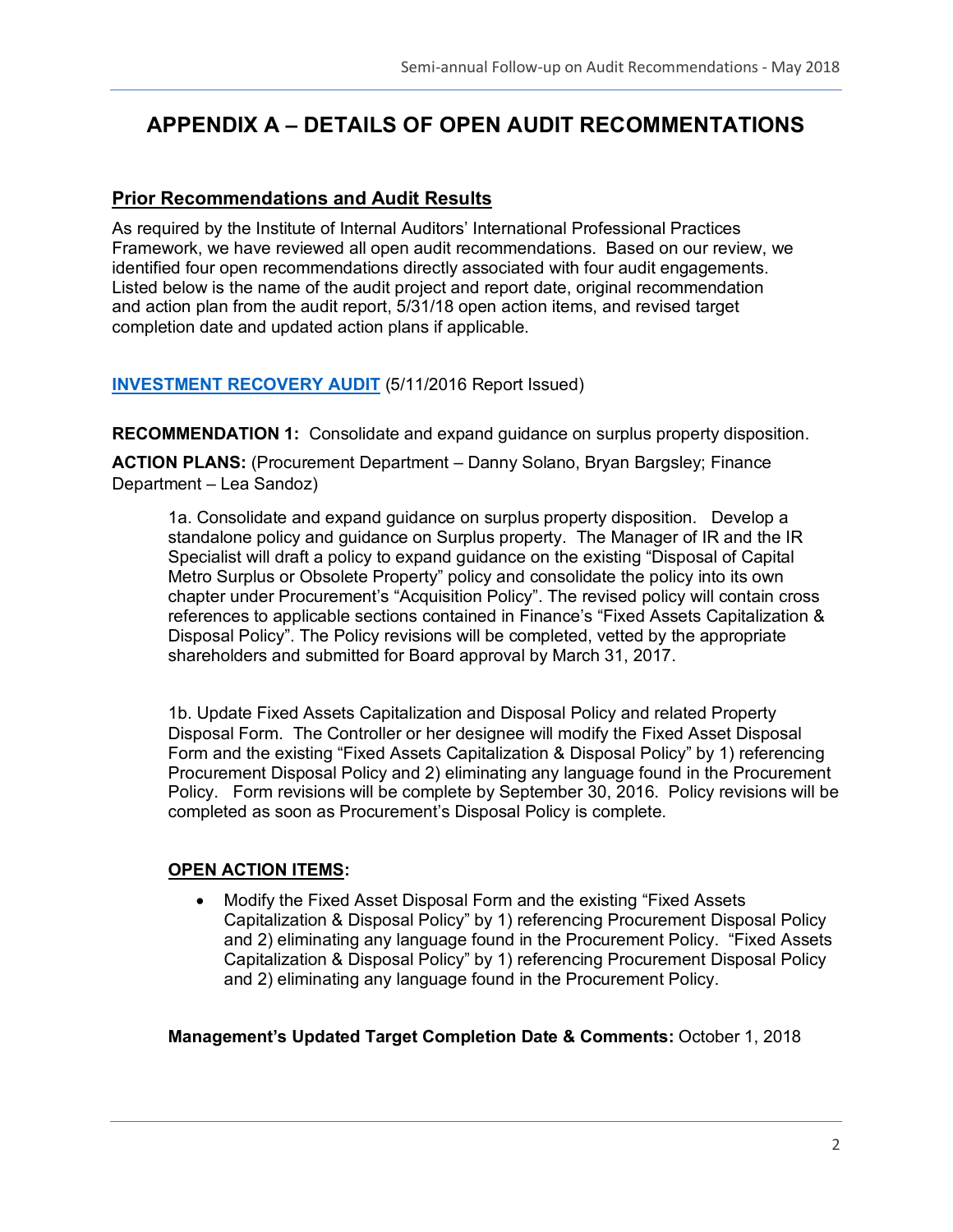The Fixed Assets Capitalization and Disposal Policy and related Property Disposal Form is in the process of being updated and will need to be reviewed and approved by the Policy Committee.

**ACCOUNTS PAYABLE AUDIT** (2/15/2017 Report Issued)

**RECOMMENDATION 1:** Resolve differences between Accounts Payable Policy and Dynamics AX practices.

**ACTION PLANS:** *(Finance Department. – Lea Sandoz, Controller; IT Department – Ron Ledesma, Prasad)*

**1a. Update FIN-106 policy and / or Dynamics AX workflow to be consistent**. The Controller will review roles and complete policy revision by July 31, 2017.

**1b. Amend policy to address if and how policy exceptions are authorized**. The Controller will review and revise FIN-106 by July 31, 2017, to address if and how policy exceptions are authorized.

**1c. Adjust DAX roles, as needed to reflect policy changes.** All workflow changes will need to be documented and routed for approval so that we have an audit trail. An estimated completion date for the IT Department to adjust roles to align with the updated FIN-106 Policy is October 31, 2017.

#### **OPEN ACTION ITEMS:**

- Update FIN-106 policy and / or Dynamics AX workflow to be consistent.
- Amend policy to address if and how policy exceptions are authorized.
- Adjust DAX roles, as needed to reflect policy changes.

**Management's Updated Target Completion Date & Comments:** October 1, 2018

An updated draft with changes to FIN-106 Policy is under review by the Policy Committee and is awaiting final changes and approval.

**PROFESSIONAL SERVICES AUDIT** (6/14/2017 Report Issued)

**RECOMMENDATION 1:** Develop a process to approve, track, and monitor professional service projects that use task orders.

**ACTION PLANS:** *(Deputy CEO/COO Elaine Timbes)*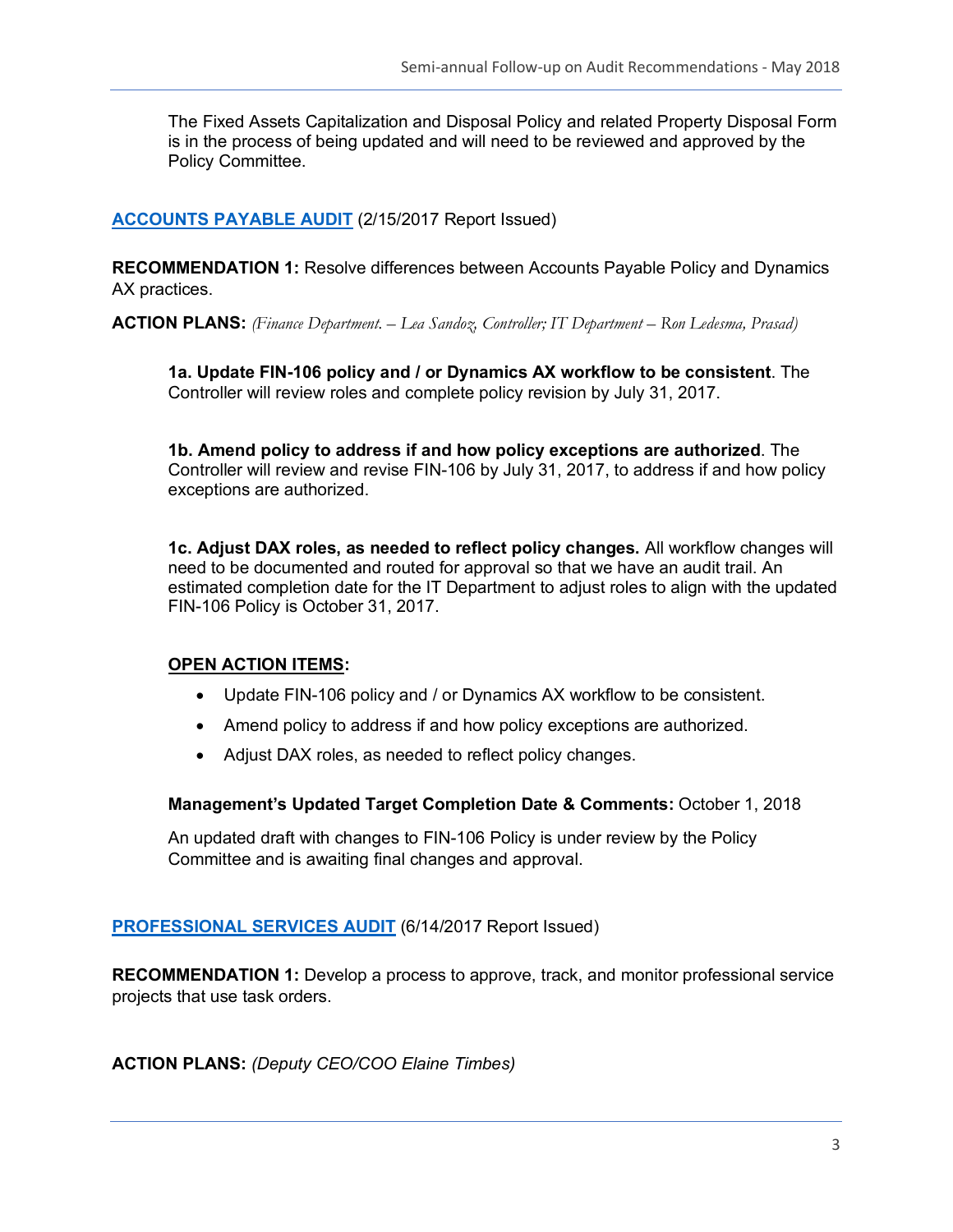1a. Management will work with Procurement to revise the Task Order checklist to include the business case, contract deliverables, performance measures and ROI. The contract deliverables should be confirmed by the project manager and signed off by the Business Unit VP.

1b. Management will work with IT and Procurement to redefine the workflow and signature authority levels. It is anticipated that the authority levels will correspond with those that are in place to advance contracts and purchase orders.

1c. Management will develop a reporting process, to be completed quarterly, that will provide the status of each Task Order driven project. Information will include: Total project budget; YTD expenditures; Budget balance; List of contract deliverables; Status of deliverables; Any contract compliance issues; Final contract closeout.

Target Implementation Date: 10-1-2017

#### **OPEN ACTION ITEMS:**

• Management will develop a reporting process, to be completed quarterly, that will provide a status of each Task Order driven project.

#### **Management's Updated Target Completion Date & Comments:** October 1, 2018

IT, Procurement and Accounting are working together to develop automated workflow using Sharepoint for approval process and create new reports for improved management visibility on the status of task orders.

#### **UTILITIES MANAGEMENT AUDIT** (10/14/2017 Report Issued)

**RECOMMENDATION 1:** Schedule energy audits with Austin Energy as needed.

#### **ACTION PLANS:** *(Property and Asset Management Dept. – VP, Shanea Davis)*

By December 2017, the VP of Property and Asset Management Department will:

- Work with Austin Energy to schedule energy audits for all locations that scored less than 50% on the ECAD reports;
- Identify cost-effective capital projects that will reduce electrical consumption by 5% each year until 2021 in accordance with SB 898;
- Work with the Sustainability Officer to identify cost-effective capital projects that will reduce electrical energy consumption by 5% for each year until 2021 in accordance with SB 898.

#### **OPEN ACTION ITEMS:**

• Work with Austin Energy to schedule energy audits for all locations that scored less than 50% on the ECAD reports.